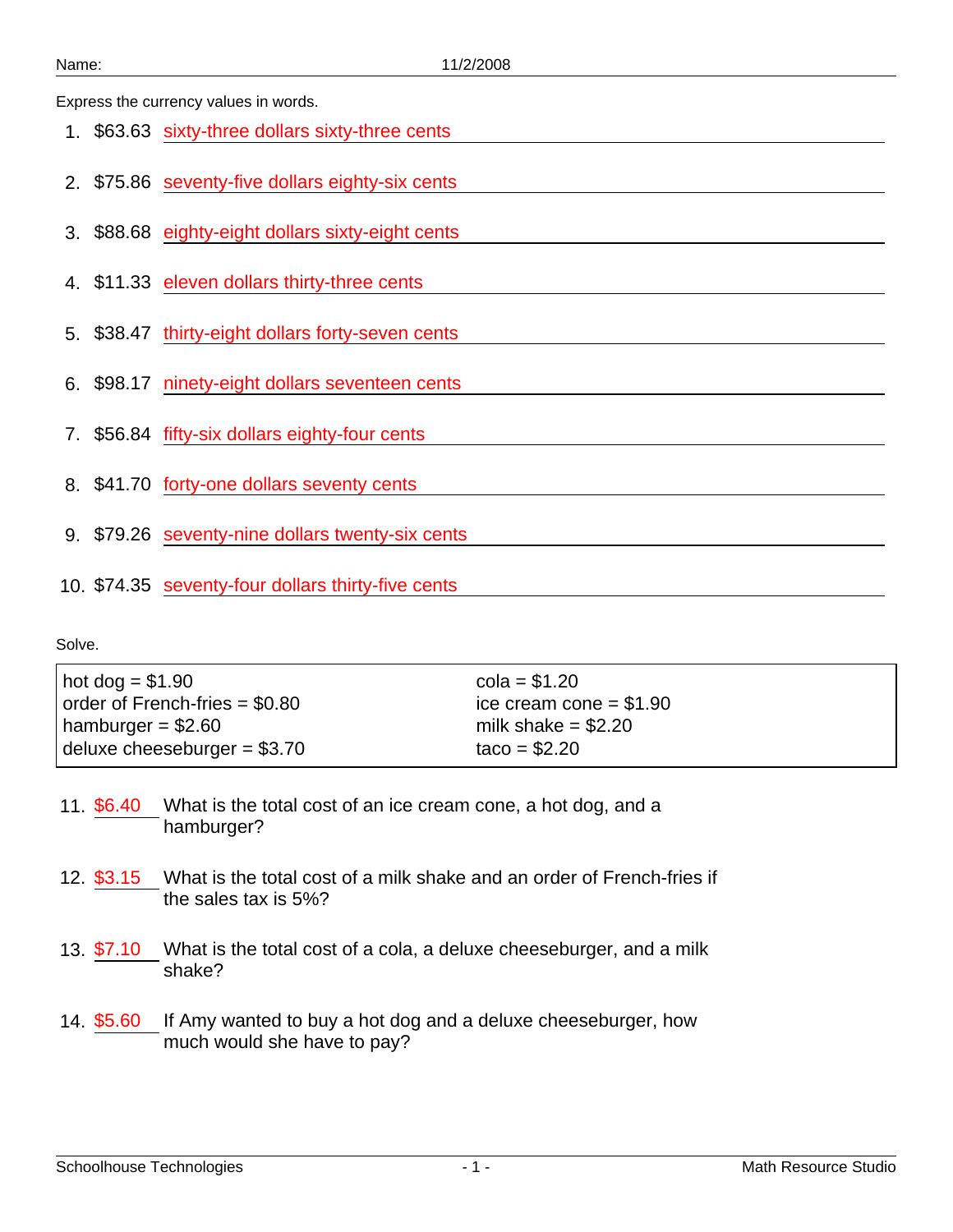| Name:      | 11/2/2008                                                                                                                  |
|------------|----------------------------------------------------------------------------------------------------------------------------|
|            | 15. \$7.04 What is the total cost of a milk shake, an ice cream cone, and a<br>hamburger if the sales tax is five percent? |
| 16. \$6.10 | If Jake buys an order of French-fries, a cola, and an ice cream<br>cone, what will his change be if he pays \$10.00?       |
| 17. \$5.20 | What is the total cost of a taco, a milk shake, and an order of<br>French-fries?                                           |
| 18. \$3.70 | What is the total cost of a deluxe cheeseburger?                                                                           |
|            | 19. \$11.90 If Steven buys a taco, a milk shake, and a deluxe cheeseburger,<br>what will his change be if he pays \$20.00? |
| 20. \$2.00 | If Steven wanted to buy a cola and an order of French-fries, how<br>much money would he need?                              |
| Solve.     |                                                                                                                            |

| $hot dog = $1.60$                      | $cola = $1.20$           |
|----------------------------------------|--------------------------|
| $\vert$ order of French-fries = \$1.00 | ice cream cone $= $1.10$ |
| hamburger = $$2.50$                    | milk shake $= $2.90$     |
| deluxe cheeseburger = $$3.70$          | $taco = $2.20$           |

- 21. \$5.30 What is the total cost of a hot dog and a deluxe cheeseburger?
- 22. \$5.00 Jake wants to buy a hot dog, a cola, and a taco. How much will he have to pay?
- 23. \$6.40 If Billy buys an ice cream cone and a hamburger, what will his change be if he pays \$10.00?
- 24. \$9.00 If Sharon buys an order of French-fries, how much change will she get back from \$10.00?
- 25. \$6.90 Ellen wants to buy a deluxe cheeseburger, an order of French-fries, and a taco. How much money will she need?
- 26. \$5.14 What is the total cost of a hot dog, an ice cream cone, and a taco if there is a 5% sales tax?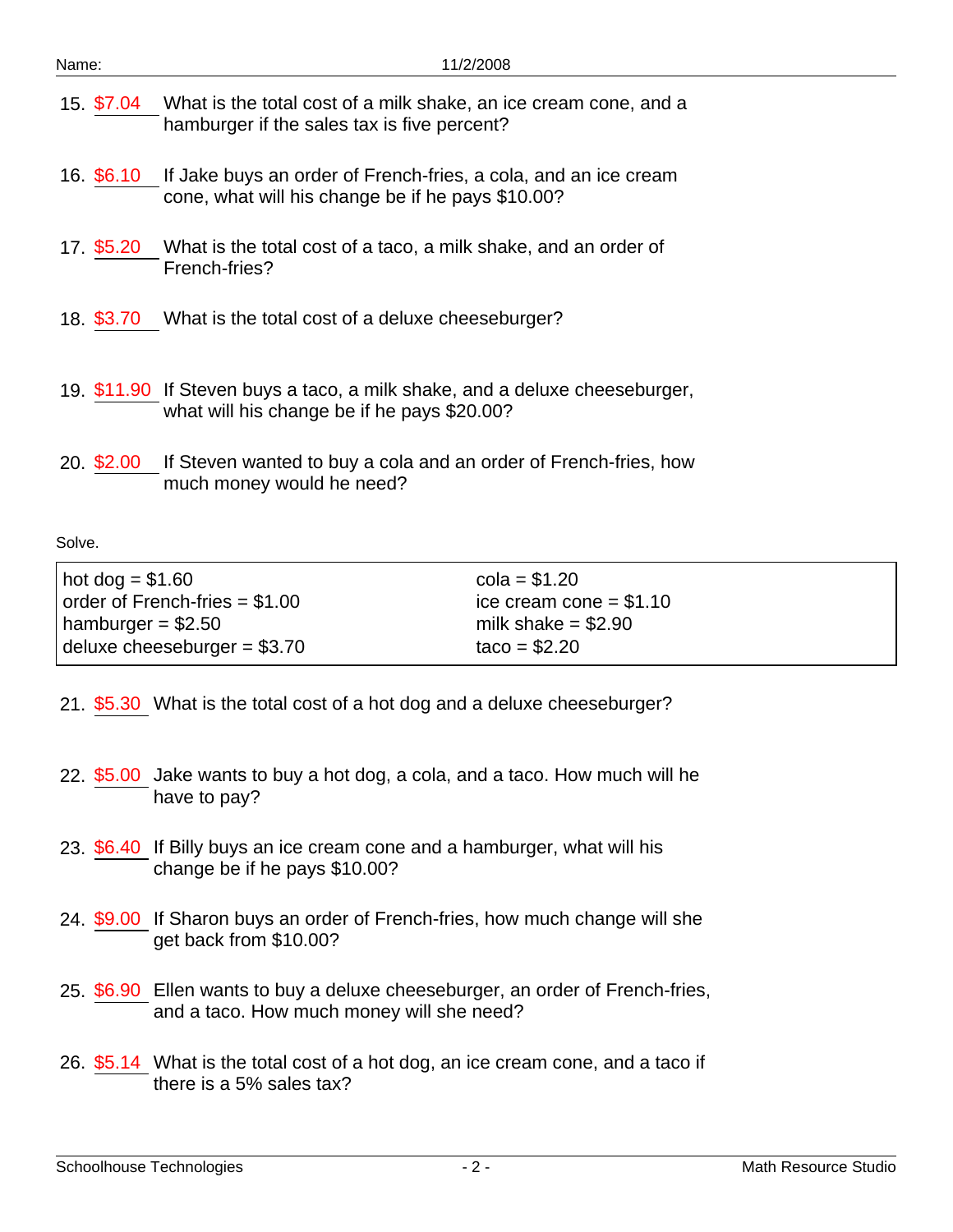27. \$2.62 What is the total cost of a hamburger if the sales tax is 5%?

- 28. \$5.20 If Marin buys a cola, an ice cream cone, and a hamburger, what will her change be if she pays \$10.00?
- 29. \$6.40 Michele wants to buy an ice cream cone, a hot dog, and a deluxe cheeseburger. How much will it cost her?
- 30. \$7.30 If Billy wanted to buy an ice cream cone, a hamburger, and a deluxe cheeseburger, how much would he have to pay?

| hot dog = $$1.00$                      | $cola = $1.40$           |
|----------------------------------------|--------------------------|
| $\vert$ order of French-fries = \$1.20 | ice cream cone = $$1.50$ |
| hamburger = $$2.70$                    | milk shake $= $2.90$     |
| deluxe cheeseburger = $$3.60$          | $taco = $2.90$           |

- 31. \$7.66 What is the total cost of a hamburger, a deluxe cheeseburger, and a hot dog if there is a 5% sales tax?
- 32. \$5.00 If Ellen wanted to buy a cola and a deluxe cheeseburger, how much money would she need?
- 33. \$3.60 If Michele wanted to buy a deluxe cheeseburger, how much money would she need?
- 34. \$4.80 If Audrey wanted to buy an order of French-fries and a deluxe cheeseburger, how much money would she need?
- 35. \$5.80 Sandra purchases an ice cream cone and a hamburger. How much change will she get back from \$10.00?
- 36. \$4.00 If Janet buys a hot dog, and if she had \$5.00, how much money will she have left?
- 37. \$8.80 Donald purchases an order of French-fries. How much money will he get back if he pays \$10.00?
- 38. \$4.10 If Janet wanted to buy a milk shake and an order of French-fries, how much money would she need?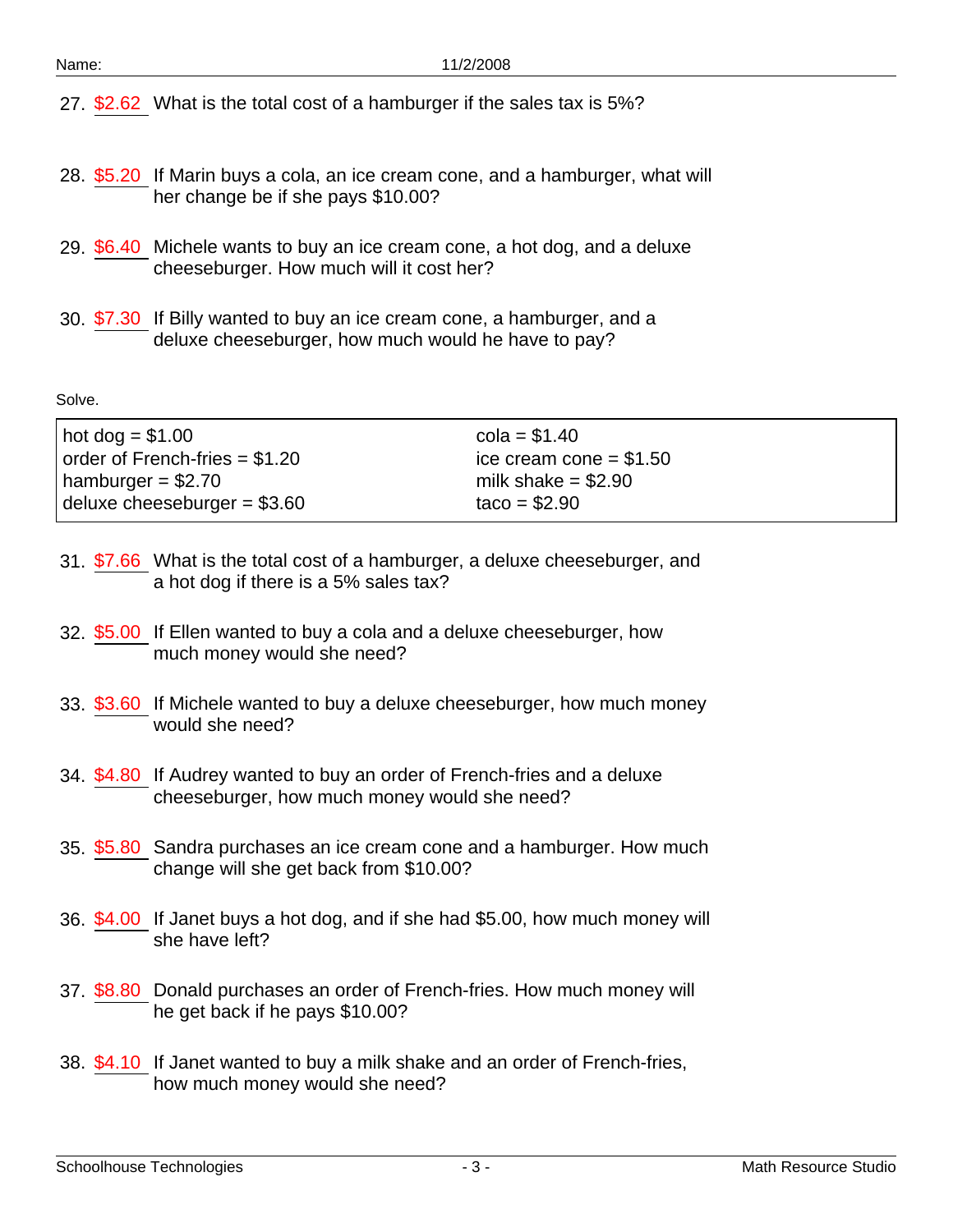- 39. \$5.60 What is the total cost of an ice cream cone, an order of Frenchfries, and a milk shake?
- 40. \$5.60 Billy wants to buy a milk shake and a hamburger. How much money will he need?

| $hot$ dog = \$1.40              | $cola = $1.20$           |
|---------------------------------|--------------------------|
| order of French-fries $= $1.40$ | ice cream cone $= $1.20$ |
| hamburger = \$2.30              | milk shake $= $2.30$     |
| deluxe cheeseburger = $$4.00$   | $taco = $2.90$           |

- 41. \$4.00 Donald wants to buy a deluxe cheeseburger. How much will it cost him?
- 42. \$5.10 If Donald buys a cola, an order of French-fries, and a hamburger, how much change will he get back from \$10.00?
- 43. \$4.30 If Michele wanted to buy an order of French-fries and a taco, how much would she have to pay?
- 44. \$12.30 If Sandra buys an order of French-fries, a milk shake, and a deluxe cheeseburger, how much change will she get back from \$20.00?
- 45. \$1.40 Allan wants to buy a hot dog. How much money will he need?
- 46. \$8.10 If Sharon wanted to buy an ice cream cone, a taco, and a deluxe cheeseburger, how much would it cost her?
- 47. \$5.20 What is the total cost of an ice cream cone and a deluxe cheeseburger?
- 48. \$2.42 What is the total cost of a hamburger if there is a 5% sales tax?
- 49. \$1.20 What is the total cost of an ice cream cone?
- 50. \$3.80 If Marin wanted to buy an ice cream cone, an order of French-fries, and a cola, how much would she have to pay?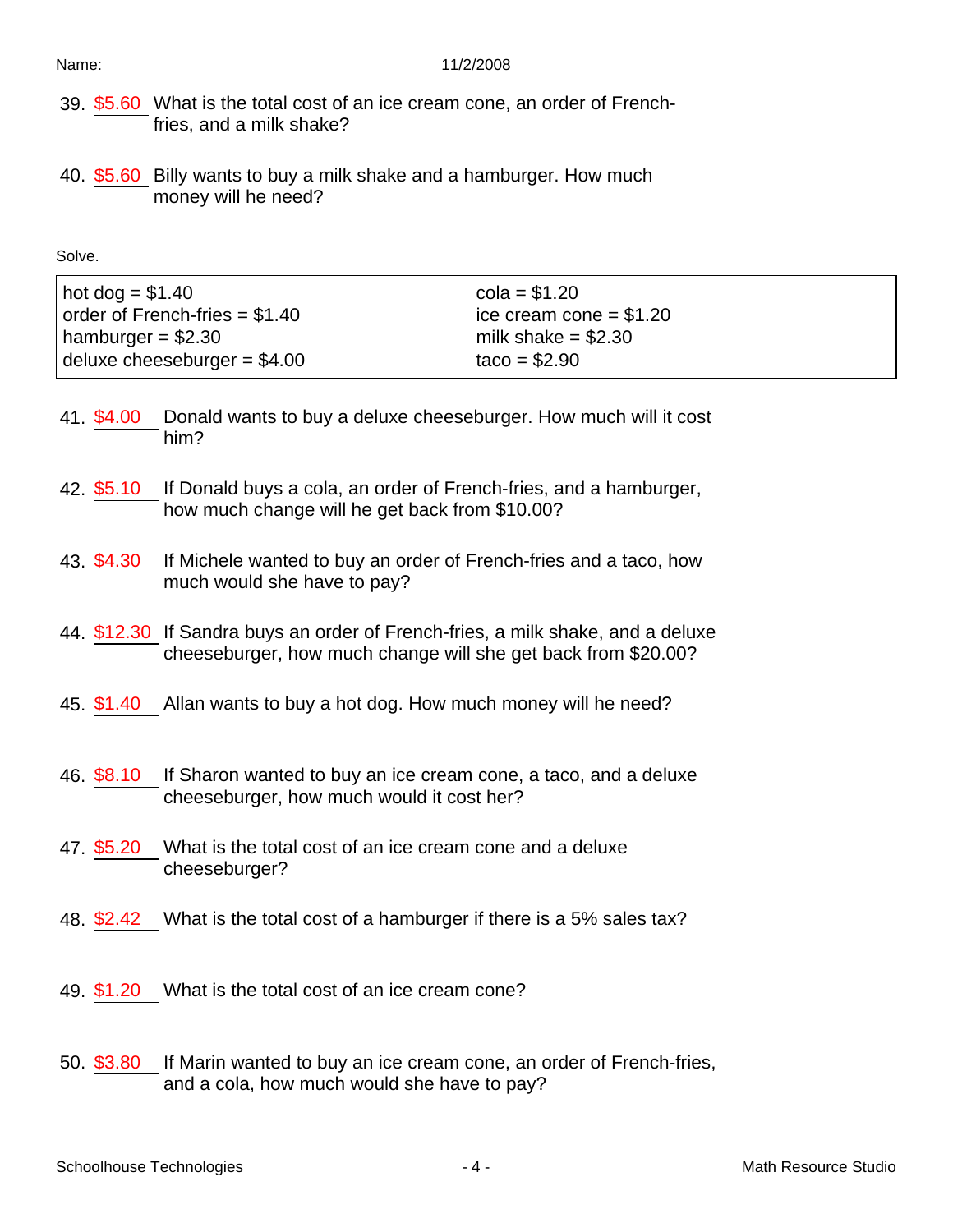| hot dog = $$1.80$               | $cola = $1.00$           |
|---------------------------------|--------------------------|
| order of French-fries $= $0.80$ | ice cream cone = $$1.20$ |
| hamburger = $$2.10$             | milk shake $= $2.50$     |
| deluxe cheeseburger = $$3.50$   | $taco = $2.80$           |

- 51. \$4.20 What is the total cost of a cola, a hot dog, and an ice cream cone if there is a five percent sales tax?
- 52. \$6.10 Allan purchases a hamburger and a hot dog. If he had \$10.00, how much money will he have left?
- 53. \$7.90 Jennifer purchases a hamburger. How much change will she get back from \$10.00?
- 54. \$4.40 If Marcie buys a taco, a cola, and a hot dog, and if she had \$10.00, how much money will she have left?
- 55. \$2.80 What is the total cost of a taco?
- 56. \$2.00 Jennifer wants to buy an order of French-fries and an ice cream cone. How much will she have to pay?
- 57. \$2.90 David purchases an order of French-fries, a taco, and a deluxe cheeseburger. How much money will he get back if he pays \$10.00?
- 58. \$3.00 What is the total cost of an ice cream cone and a hot dog?
- 59. \$2.10 What is the total cost of a hamburger?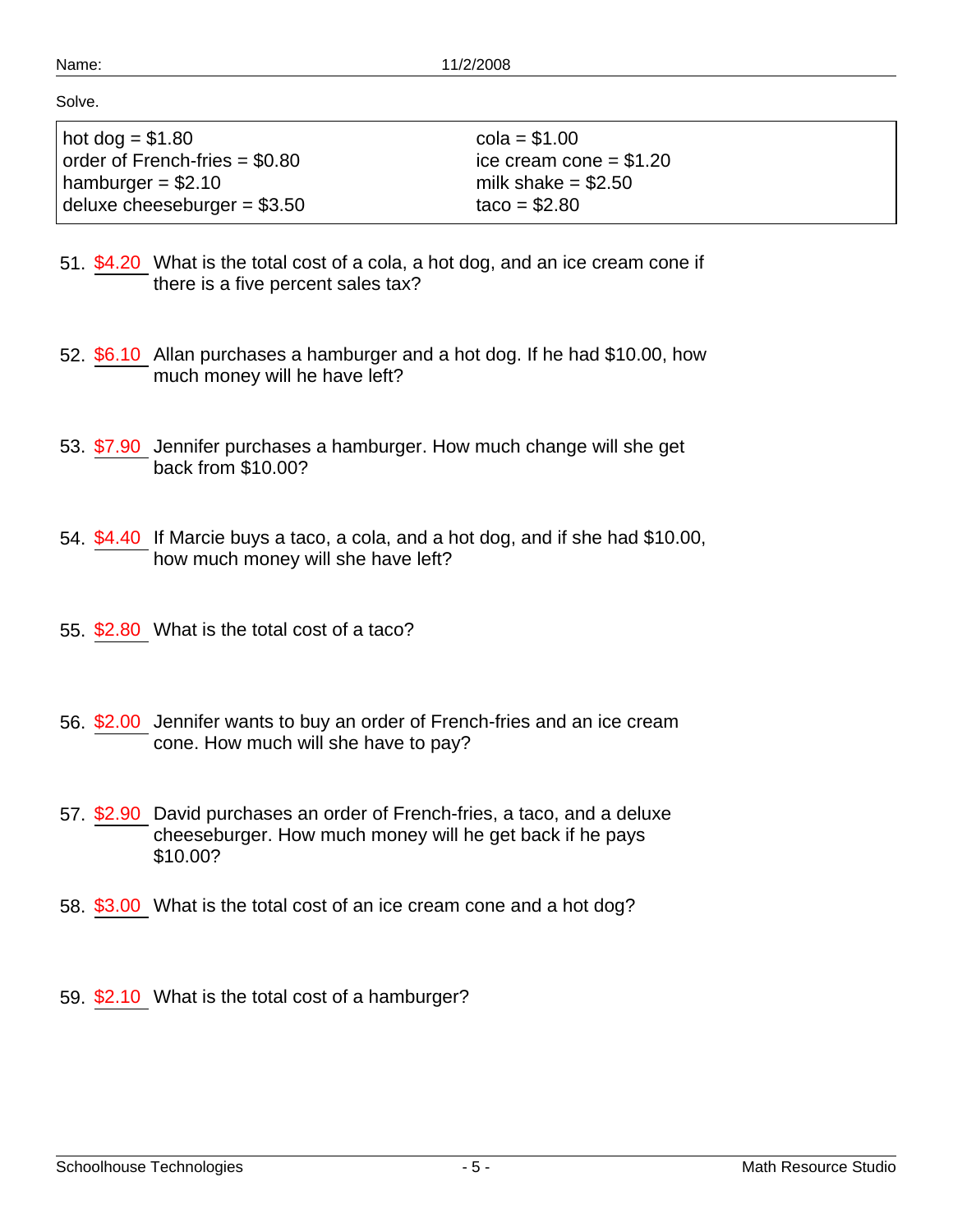60. \$3.60 If Jackie buys a hot dog, a milk shake, and a hamburger, and if she had \$10.00, how much money will she have left?

| $hot dog = $1.60$                      | $cola = $1.20$           |
|----------------------------------------|--------------------------|
| $\vert$ order of French-fries = \$0.70 | ice cream cone $= $1.20$ |
| hamburger = $$2.30$                    | milk shake $= $2.80$     |
| deluxe cheeseburger = $$3.30$          | $taco = $2.30$           |

- 61. \$6.50 Jackie purchases an order of French-fries, an ice cream cone, and a hot dog. How much money will she get back if she pays \$10.00?
- 62. \$4.50 Adam wants to buy an ice cream cone and a deluxe cheeseburger. How much will he have to pay?
- 63. \$5.40 Marin purchases a hot dog, a taco, and an order of French-fries. If she had \$10.00, how much money will she have left?
- 64. \$3.90 What is the total cost of a hot dog and a hamburger?
- 65. \$2.70 If Sharon buys a hamburger, how much money will she get back if she pays \$5.00?
- 66. \$3.90 Steven purchases a cola, a hot dog, and a deluxe cheeseburger. How much money will he get back if he pays \$10.00?
- 67. \$7.20 If David buys a hot dog and a cola, how much money will he get back if he pays \$10.00?
- 68. \$3.50 Marcie wants to buy an order of French-fries and a milk shake. How much money will she need?
- 69. \$6.50 If David buys a taco and an ice cream cone, and if he had \$10.00, how much money will he have left?
- 70. \$4.00 If Amy wanted to buy a deluxe cheeseburger and an order of French-fries, how much would it cost her?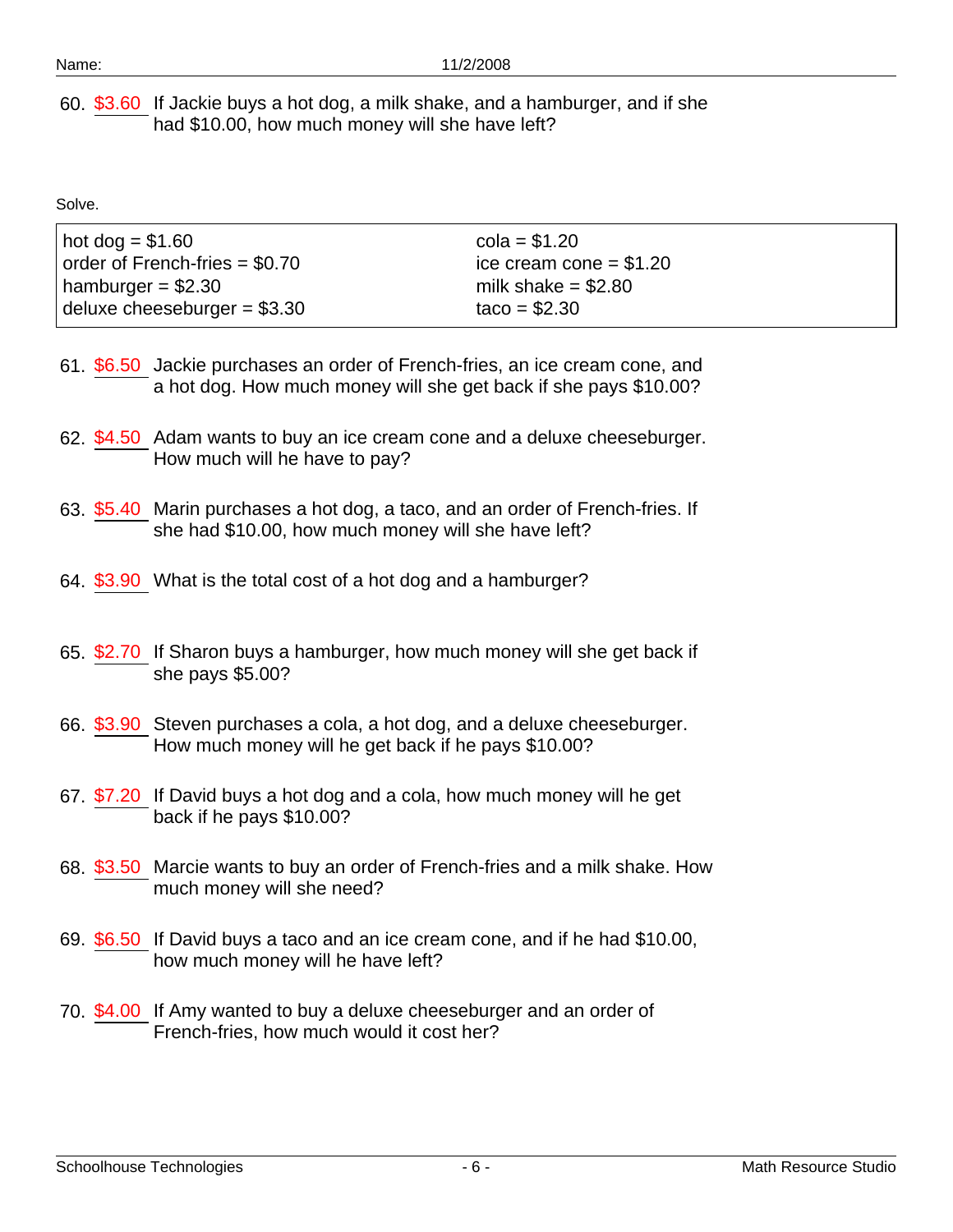| hot dog $= $1.30$               | $cola = $1.30$           |
|---------------------------------|--------------------------|
| order of French-fries $= $1.30$ | ice cream cone = $$1.50$ |
| hamburger = $$2.80$             | milk shake $= $2.20$     |
| deluxe cheeseburger = $$3.20$   | $taco = $2.10$           |

- 71. \$3.70 If Jackie wanted to buy an ice cream cone and a milk shake, how much would she have to pay?
- 72. \$8.70 Ellen purchases an order of French-fries. If she had \$10.00, how much money will she have left?
- 73. \$2.20 If Michele wanted to buy a milk shake, how much would she have to pay?
- 74. \$14.40 If Jackie buys an ice cream cone, a hot dog, and a hamburger, how much change will she get back from \$20.00?
- 75. \$2.80 Michele wants to buy a hamburger. How much will she have to pay?
- 76. \$2.94 What is the total cost of a cola and an ice cream cone if there is a five percent sales tax?
- 77. \$1.36 What is the total cost of a hot dog if there is a five percent sales tax?
- 78. \$11.90 If Allan buys a taco, a hamburger, and a deluxe cheeseburger, how much change will he get back from \$20.00?
- 79. \$1.30 Janet wants to buy a hot dog. How much will she have to pay?
- 80. \$4.50 What is the total cost of a deluxe cheeseburger and a hot dog?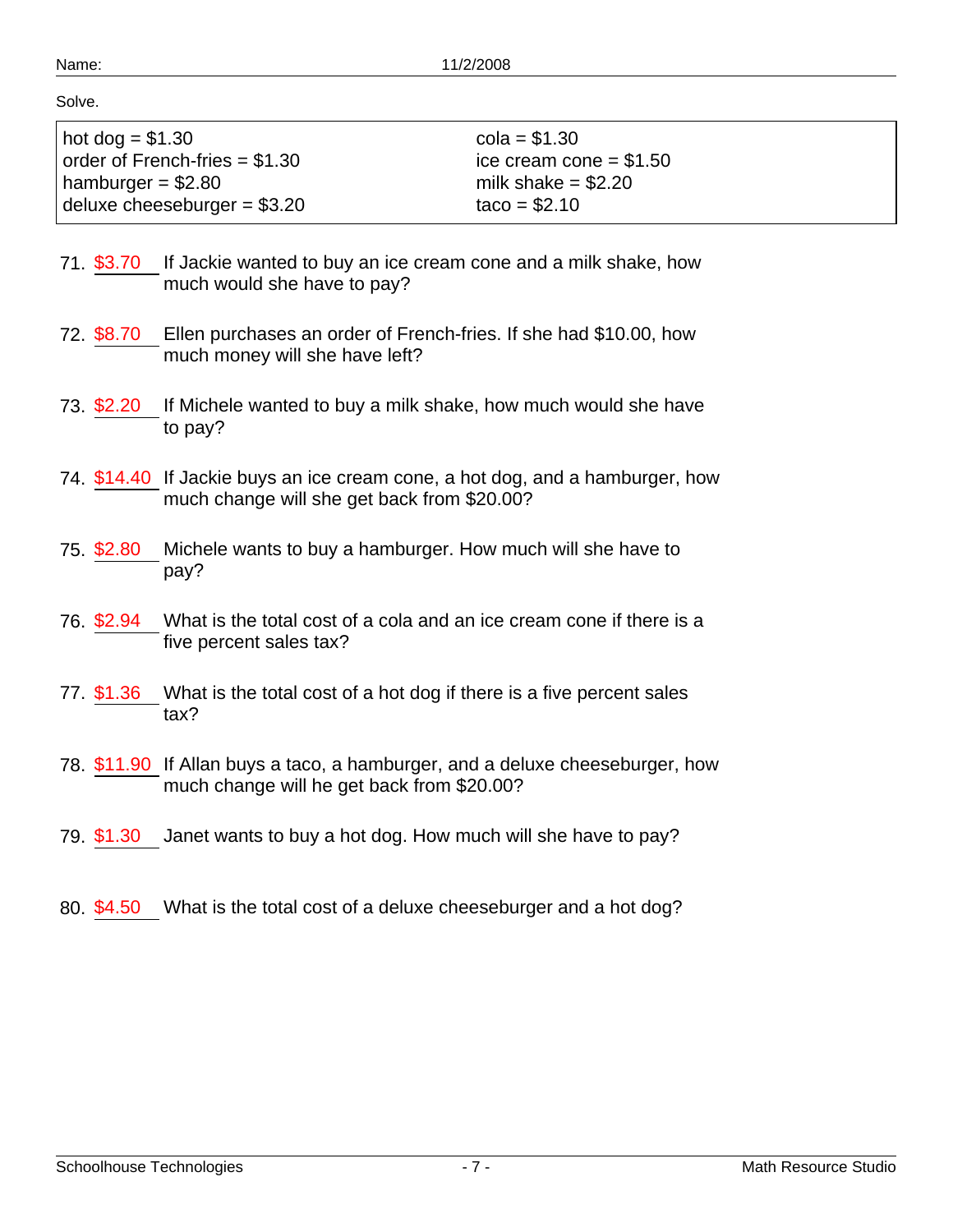| $hot$ dog = $$1.00$             | $cola = $1.40$           |
|---------------------------------|--------------------------|
| order of French-fries $= $1.30$ | ice cream cone $= $1.10$ |
| hamburger = \$2.70              | milk shake $= $2.70$     |
| deluxe cheeseburger = $$3.90$   | $taco = $2.50$           |

- 81. \$3.78 What is the total cost of an ice cream cone and a taco if there is a 5% sales tax?
- 82. \$5.46 What is the total cost of an order of French-fries and a deluxe cheeseburger if there is a five percent sales tax?
- 83. \$6.10 Jennifer purchases a taco and a cola. How much money will she get back if she pays \$10.00?
- 84. \$6.00 Jake wants to buy an ice cream cone, a deluxe cheeseburger, and a hot dog. How much will it cost him?
- 85. \$3.70 Paul wants to buy a milk shake and a hot dog. How much will he have to pay?
- 86. \$9.10 Steven wants to buy a deluxe cheeseburger, a taco, and a milk shake. How much will he have to pay?
- 87. \$4.83 What is the total cost of a hot dog, an ice cream cone, and a taco if there is a 5% sales tax?
- 88. \$13.30 Marin purchases a milk shake, a hamburger, and an order of French-fries. How much money will she get back if she pays \$20.00?
- 89. \$3.80 What is the total cost of an ice cream cone and a hamburger?